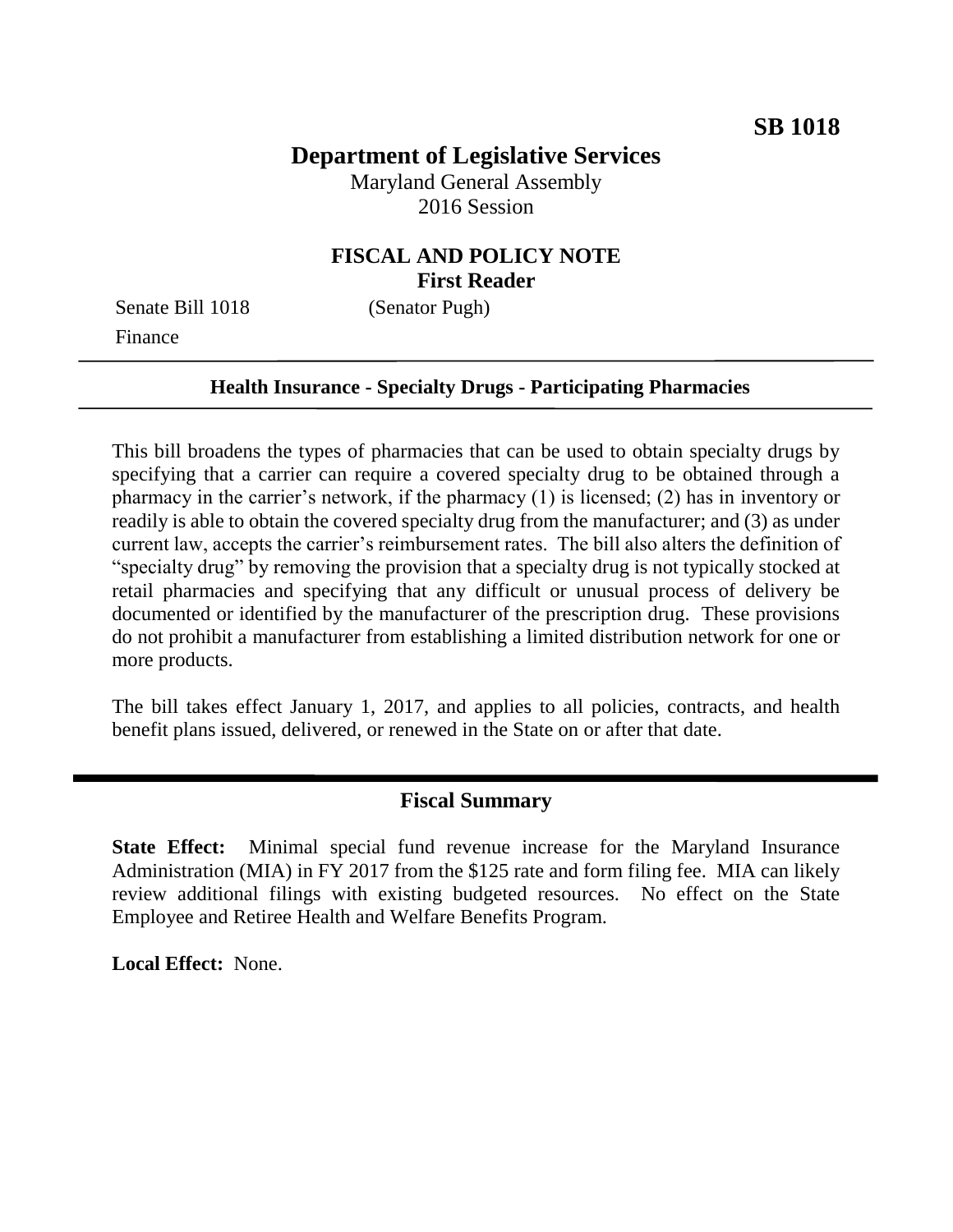**Small Business Effect:** Meaningful for small business pharmacies that provide specialty drugs under the bill.

### **Analysis**

**Current Law:** Chapter 422 of 2014 prohibits carriers from imposing a copayment or coinsurance requirement on a covered specialty drug that exceeds \$150 for up to a 30-day supply. This limit must be increased annually to reflect medical care inflation. A carrier may provide coverage for specialty drugs through a managed care system.

Generally, a carrier may require a covered specialty drug to be obtained through a designated pharmacy or other authorized source or a pharmacy participating in the carrier's network, if the carrier determines that pharmacy meets the carrier's performance standards and accepts the carrier's network reimbursement.

Specialty drug means a prescription drug that (1) is prescribed for an individual with a complex or chronic medical condition or a rare medical condition; (2) costs \$600 or more for up to a 30-day supply; (3) is not typically stocked at retail pharmacies; and (4) requires a difficult or unusual process of delivery to the patient in the preparation, handling, storage, inventory, or distribution of the drug or requires enhanced patient education, management, or support, beyond that required for traditional dispensing before or after administration of the drug.

**Background:** In its 2014 *[Drug Trend Report](http://lab.express-scripts.com/drug-trend-report)*, Express Scripts (one of the largest pharmacy benefits managers) notes that U.S. prescription drug spending increased 13.1% in 2014, the largest annual increase since 2003. This increase was largely driven by a 30.9% increase in spending on specialty medications. Utilization of traditional medications stayed flat (-0.1%), while the use of specialty drugs increased by 5.8%. The largest factors contributing to the increased spending were the price increases for these medication categories: 6.5% for traditional drugs and 25.2% for specialty drugs. While specialty medications represent only 1% of all prescriptions nationally, these medications represented 31.8% of all 2014 drug spending, an increase from 27.7% in 2013.

## **Additional Information**

**Prior Introductions:** Similar legislation was considered in the 2015 legislative session. SB 871 was heard by the Senate Finance Committee, but no further action was taken on the bill. Its cross file, HB 1140, was heard by the House Health and Government Operations Committee and was subsequently withdrawn.